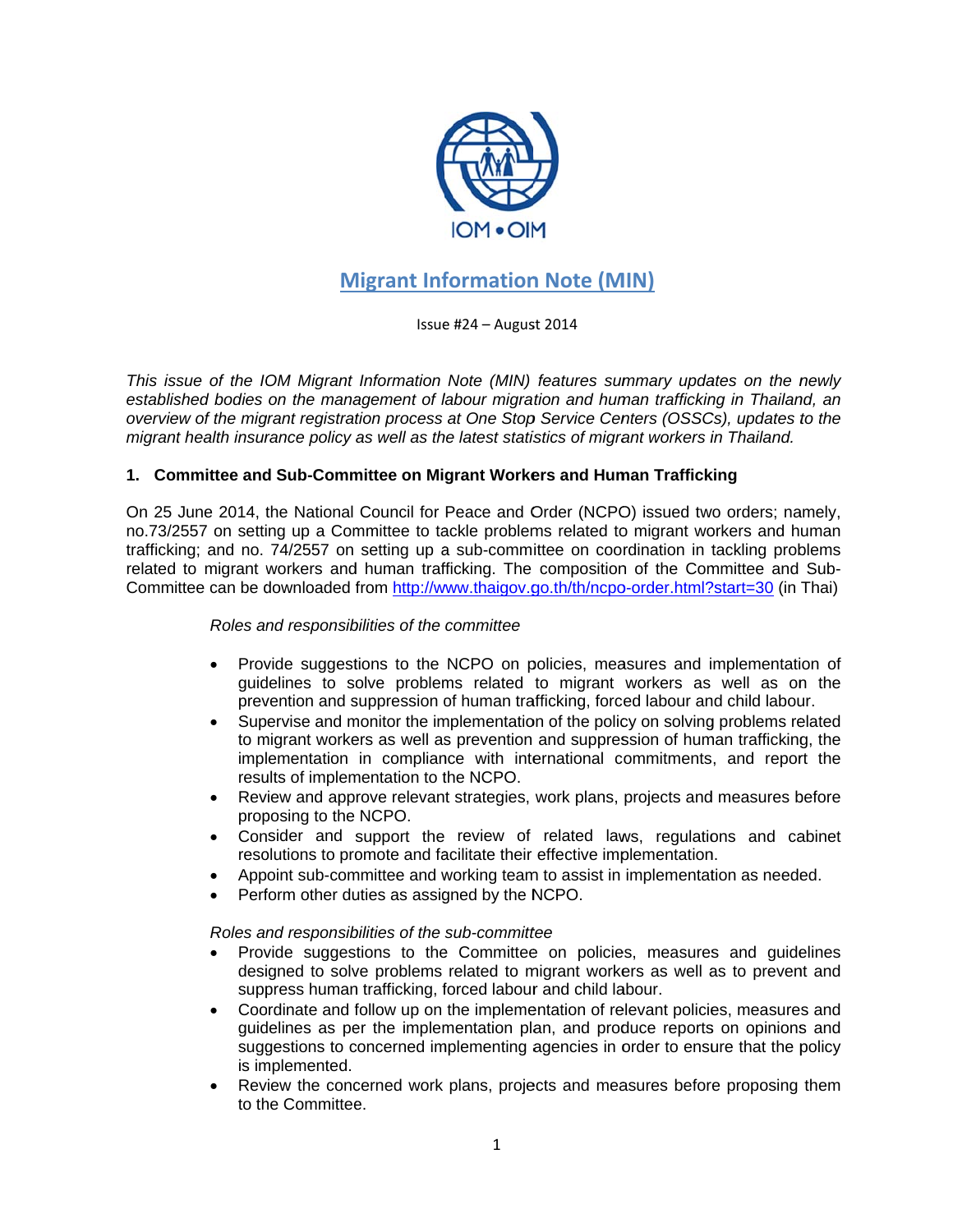- Review, adjust and develop criteria in managing and solving problems related to migrant workers and human trafficking in an appropriate way and in accordance with the situation prior to proposing to the Committee for consideration.
- Supervise the enforcement of laws in accordance with law on prevention and suppression of money laundering, law on corruption prevention and suppression, as well as international commitments.
- Perform other duties as assigned by the Committee.

# **2. Migrant Registration**

#### **2.1 Urgent Interim Measures to Prevent and Suppress Human Trafficking and Solve Problems pertaining to Migrant Workers**

The NCPO issued announcement no. 68/2557 dated 17 June 2014 on urgent interim measures to prevent and suppress human trafficking and solve problems pertaining to migrant workers. This announcement emphasized that all business operators and employers who employ migrant workers must follow legal procedures so that such migrant workers can enjoy protection in the workplace and are not subject to forced labour, especially those in the fishing industry and related businesses. In the interim, the NCPO has instituted a temporary waiver so business operators may compile a comprehensive list of workers under their employ to facilitate the subsequent organizational phase. Following this announcement, the NCPO issued an announcement on 70/2557 which is outlined in the following section.

#### **2.2 One Stop Service Centers**

Following the NCPO's announcement no. 70/2557 on interim measures in solving the problem of migrant workers and human trafficking, One Stop Service Centers (OSSCs) were established in every province across Thailand to facilitate the orderly management of migrant workers from Myanmar, Lao PDR and Cambodia. Migrants of these three nationalities who have entered or resided in Thailand irregularly, whose permission has ended, or who undertake irregular employment, shall report to the OSSCs. According to the NCPO's announcement no.117/2557 dated 21 July 2014, all OSSCs in the provinces listed below will be operative until 31 March 2015. According to the NCPO's announcement no. 118/2557 dated 21 July 2014, the work permit issued by the OSSCs will be valid until 31 March 2015.

- Samut Sakorn Province as of 30 June 2014 (NCPO's announcement no. 70/2557 dated 25 June 2014)
- Chachoengsao, Chonlburi, Ayuddhaya, Rayong, Songkhla, Samut Prakarn and Surat Thani as of 7 July 2014 (NCPO's announcement no. 77/2557 dated 3 July 2014)
- Bangkok as of 15 July 2014 (NCPO's announcement no. 90/2557 dated 11 July 2014)
- Krabi, Chantaburi, Chumporn, Trang, Trad, Nakornsrithammarat, Narathiwas, Prachuabkhirikhan, Pattani, Phang Nga, Phetburi, Phuket, Ranong, Satun and Samut Songkram as of 22 July 2014 (NCPO's announcement no 94/2557 dated 17 July 2014)
- Kanchanaburi, Kanlasin, Kampaengphet, Khon Kaen, Chainat, Chaiyaphum, Chiang Rai, Chiang Mai, Tak, Nakornnayok, Nakorn Pathom, Nakorn Panom, Nakornratchasrima, Nakornsawan, Nonthaburi, Nan, Buengkan, Burirum, Pathumthani, Prachinburi, Payao, Pattalung, Pichit, Pitsanulok, Phetchaboon, Prae, Mahasarakham, Mukdaharn, Mae Hong Son, Yasothorn, Yala, Roi-et, Ratchaburi, Lopburi, Lampang, Lampoon, Loei, Srisraket, Sakornnakorn, Srakaew, Saraburi, Singhburi, Sukhothai, Suphanburi, Surin, Nongkhai, Nongbualumphoo, Angthong, Udornthani, Uthaithani, Uttaradit, Ubonratchathani and Amnartcharoen as of 28 July 2014 (NCPO's announcement no.117/2557 dated 21 July 2014).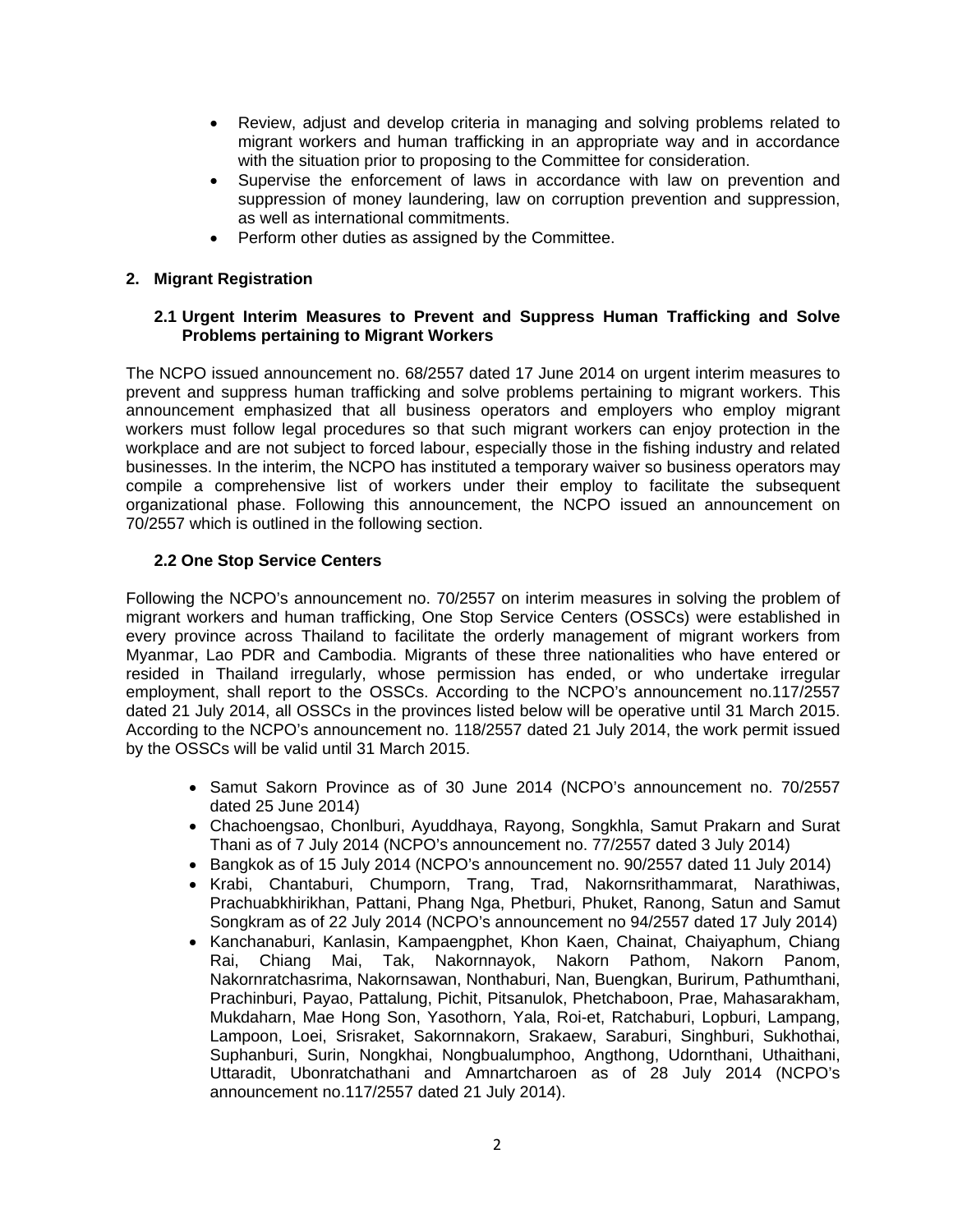At the OSSC, migrants will go through registration, undergo a medical check-up, and receive a stay/work permit card which will be valid until 31 March 2015. The back of the card will also indicate the name of the hospital at which the migrants can access healthcare. There are no official guidelines regarding the next stage of the process after registration. Documents and fees required for processing at the OSSC are as follows:

*Documents:* 

- Completed non-Thai profile form (one form per one person) form can be downloaded from http://wp.doe.go.th/wp/index.php
- Employer's copy of ID card or copy of household registration (in case of individual employers)
- Employer's copy of certificate of juristic person (in case of companies)

\*Note: employers have to sign on every page of all the above documents to certify the documents.

*Fees:* 

| <b>Description of</b><br>expenses            | <b>Migrant Workers</b> | Dependents aged 7-15 | <b>Dependents aged</b><br>under 7 |
|----------------------------------------------|------------------------|----------------------|-----------------------------------|
| <b>Registration (Tor</b><br>Ror 38/1)        | 80                     | 20                   | 20                                |
| Work Permit (8<br>months)                    | 900                    |                      |                                   |
| Health Check-up                              | 500                    | 500                  | $\overline{\phantom{a}}$          |
| <b>Health Insurance</b><br>(1-year coverage) | 1,600                  | 1,600                | 365                               |
| Total (THB)                                  | 3,080                  | 2,120                | 385                               |

For those Myanmar, Lao and Cambodian workers who entered the regularization process in 2013 and acquired stay and work permits valid until 11 August 2014 but did not complete the process (according to the Cabinet Resolution dated 6 August 2013), the NCPO has decided not to extend the permits to stay and work for this group. Therefore, they will have to report themselves to the One Stop Service Centers for registration.<sup>1</sup>

#### **2.3 Coordination Center for Cambodian workers**

According to the NCPO's announcement no. 70/2557 on interim measures in solving the problems related to migrant workers and human trafficking, Coordination Centers for the Return of Cambodian workers were set up on 26 June 2014 in Sa-Kaew, Chantaburi, Trad, and Surin provinces and Cambodian workers had to present themselves at one of these coordination centers by 25 July 2014. Cambodian workers received identity cards, following which they had to report to the OSSC in the province where he/she works in order to undergo a health exam, and apply for health insurance and work permit. According to the NCPO's announcement no. 118/2557 dated 21 July 2014, only two Coordination Centers for the Return of Cambodian workers in Chantaburi and

 <sup>1</sup> http://www.thanonline.com/index.php?option=com\_content&view=article&id=240681:--11-57&catid=176:2009-06- 25-09-26-02&Itemid=524#.U9d-t-OSz80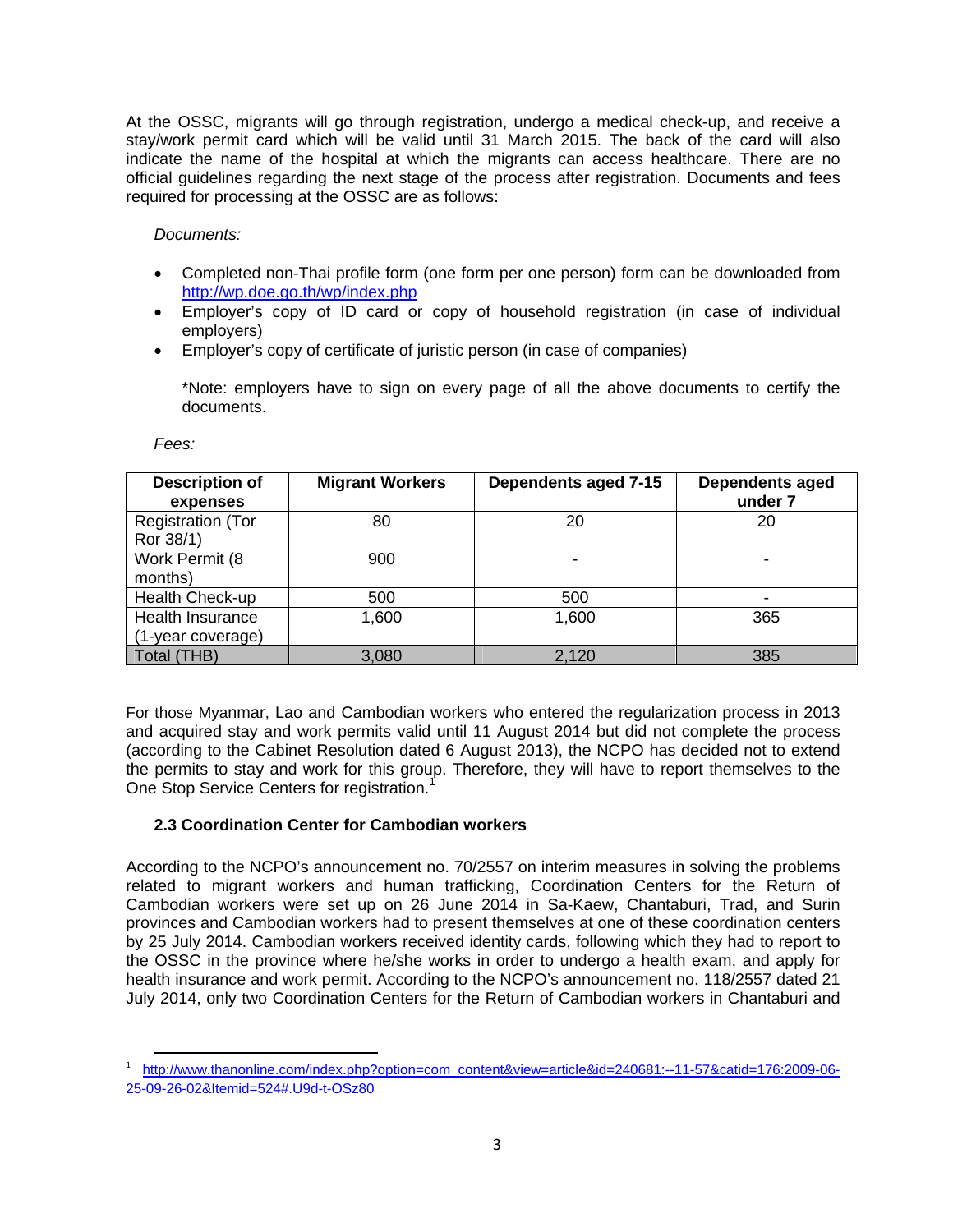Sa-kaew will remain operative until 31 October 2014, and Cambodian workers can provide notification of their intention to be re-employed by 31 October 2014.

## **3. Migrant Health Insurance**

Pursuant to the NCPO's announcement on 70/2557, the Ministry of Public Health issued two announcements dated 26 and 27 June 2014 on health examinations and insurance for Myanmar, Lao and Cambodian migrant workers as well as a measure and guidelines dated 26 June 2014 for health examinations and insurance for migrant workers. While the benefits of health insurance are the same as specified in the 2013 measure and guidelines for health exams and insurance of migrant workers, the fees are reduced as follows:

| Group                                                                    | <b>Insurance</b><br><b>Coverage Period</b> | <b>Price</b>                                                                      |
|--------------------------------------------------------------------------|--------------------------------------------|-----------------------------------------------------------------------------------|
| Myanmar,<br>Lao<br>and<br>Cambodian<br>migrant<br>workers and dependents | 1 year                                     | -Health exam: THB 500<br>per<br>person                                            |
| who reside in Thailand                                                   |                                            | -Health insurance: THB 1,600<br>per person                                        |
|                                                                          | 6 months                                   | -Health exam: THB 500                                                             |
|                                                                          | 3 months                                   | -Health insurance: THB 900<br>-Health exam: THB 500<br>-Health insurance: THB 500 |
| Migrant children<br>aged<br>under 7 years old                            | 1 year                                     | -Health exam (no cost)<br>-Health insurance: THB 365<br>per person                |